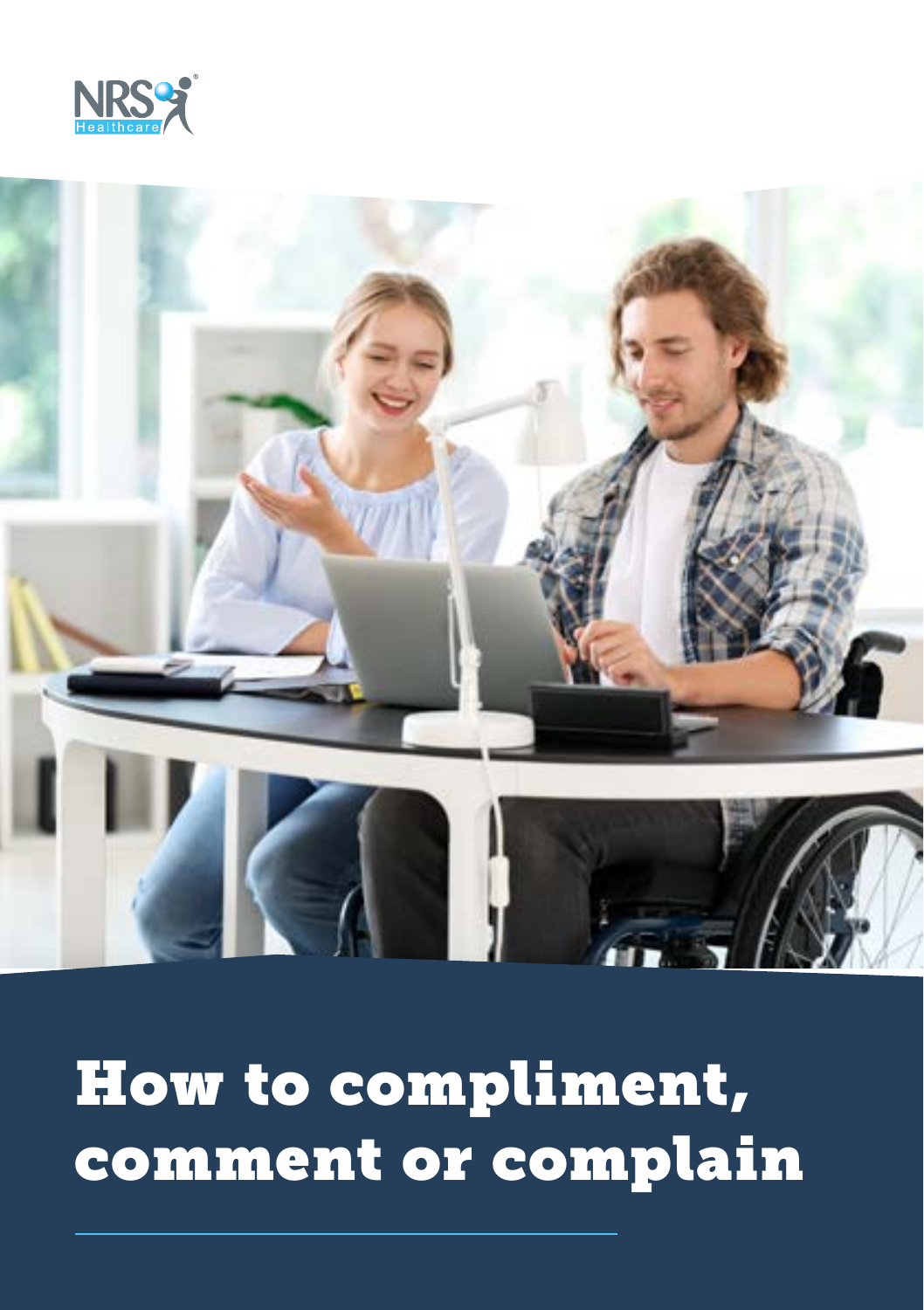**NRS Healthcare aims to deliver a first-class service to all people who we meet. We see all feedback, whether good or not so good, as a valuable way for us to learn and improve our services. Therefore, we welcome all compliments, comments and complaints.**

#### **What type of feedback do you have?**



## Compliments

We love to hear good news stories from you when you have had a positive experience with an NRS Healthcare service, particularly where staff have gone over and above your expectations.

Acknowledgement of good service is a very positive way for us to learn from you. Details of all compliments received will be shared with the staff members and the team concerned, as well as at management level. It always makes our day brighter!

### Comments

People who use our services generally have the best ideas on how to improve them. Therefore, we welcome comments about any niggles you have had or ways that you think we can do things better. If you make a comment to us, this will be logged and passed to the relevant department or partner to take action as necessary.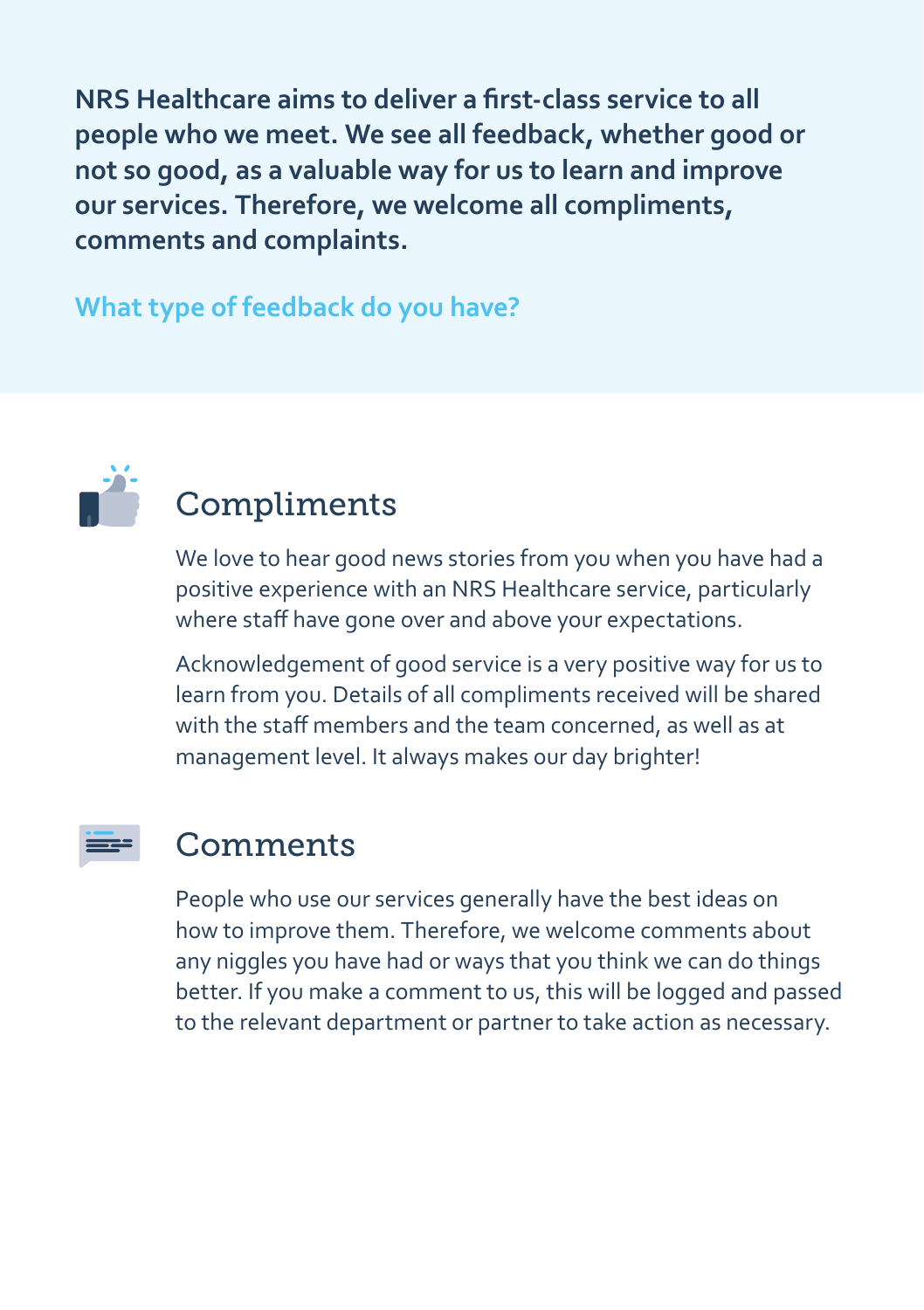



## **Complaints**

We accept that although we do everything possible to ensure that you are treated fairly and properly and as we would wish a member of our family was treated, sometimes things do go wrong and it's important that you tell us if you're unhappy. Most issues can be sorted out easily and quickly, so in the first instance we would ask that you speak directly to the member of our team that has seen you or their manager. This is usually the best way of sorting out any issues. Your local contact is:

Hull Wheelchair Service

NRS Healthcare 11 Reed Street Hull HU2 8JJ

Phone number: 0344 893 6375 Email address: enquiries@her.nrs-uk.net